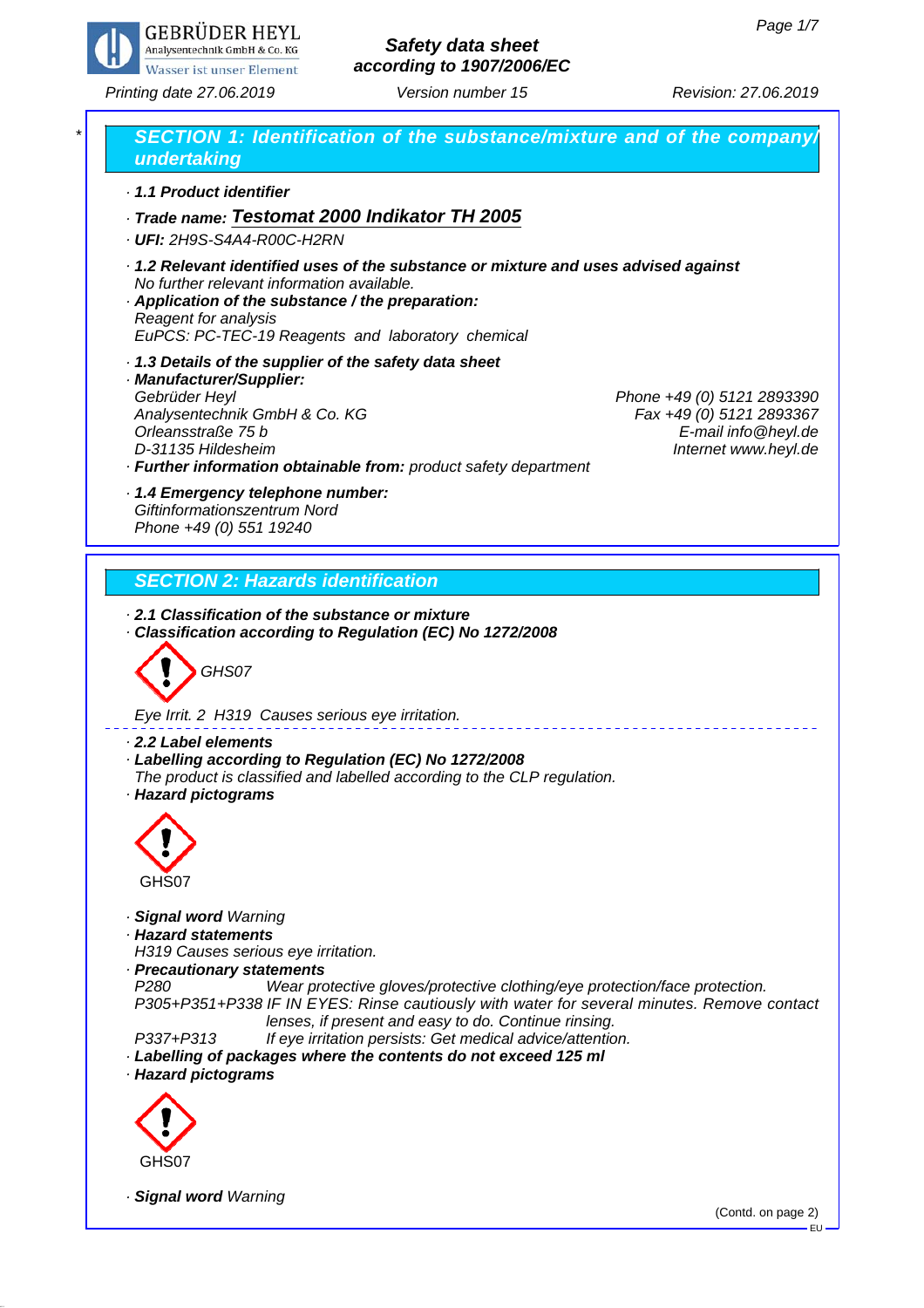

## *Safety data sheet according to 1907/2006/EC*

#### *Trade name: Testomat 2000 Indikator TH 2005*

(Contd. of page 1)

- *· Hazard statements Void*
- *· Precautionary statements Void*
- *· 2.3 Other hazards*
- *· Results of PBT and vPvB assessment*
- *· PBT: Not applicable.*
- *· vPvB: Not applicable.*

## *\* SECTION 3: Composition/information on ingredients*

- *· 3.2 Mixtures*
- *· Description:*
- *Mixture of substances listed below with nonhazardous additions according to Regulation (EC) No 1272/2008.*

| · Dangerous components:              |                                                             |            |
|--------------------------------------|-------------------------------------------------------------|------------|
| $CAS: 110-97-4$                      | 1,1'-iminodipropan-2-ol                                     | $10 - 25%$ |
| EINECS: 203-820-9                    | Eye Irrit. 2, H319                                          |            |
| Index number: 603-083-00-7           |                                                             |            |
| Reg.nr.: 01-2119475444-34            |                                                             |            |
| CAS: 15708-48-2<br>EINECS: 239-803-8 | Ethylendiamintetraacetic acid dipotassiummagnesium<br>salt  | $-2.5%$    |
|                                      | Skin Irrit. 2, H315; Eye Irrit. 2, H319; STOT SE 3,<br>H335 |            |
|                                      |                                                             |            |

- *· SVHC Not applicable.*
- *· Additional information: For the wording of the listed hazard phrases refer to section 16.*

## *SECTION 4: First aid measures*

- *· 4.1 Description of first aid measures*
- *· General information: Immediately remove any clothing soiled by the product.*
- *· After inhalation: Supply fresh air; consult doctor in case of complaints.*
- *· After skin contact:*
- *Immediately wash with water and soap and rinse thoroughly. If skin irritation continues, consult a doctor.*
- *· After eye contact:*
- *Rinse opened eye for several minutes under running water. Then consult a doctor.*
- *· After swallowing:*
- *A person vomiting while laying on their back should be turned onto their side. Rinse out mouth and then drink plenty of water.*
- *Seek medical treatment.*
- *· 4.2 Most important symptoms and effects, both acute and delayed No further relevant information available.*
- *· 4.3 Indication of any immediate medical attention and special treatment needed No further relevant information available.*

## *SECTION 5: Firefighting measures*

- *· 5.1 Extinguishing media*
- *· Suitable extinguishing agents:*
- *CO2, powder or water spray. Fight larger fires with water spray or alcohol resistant foam.*
- *· 5.2 Special hazards arising from the substance or mixture No further relevant information available.*

(Contd. on page 3)

EU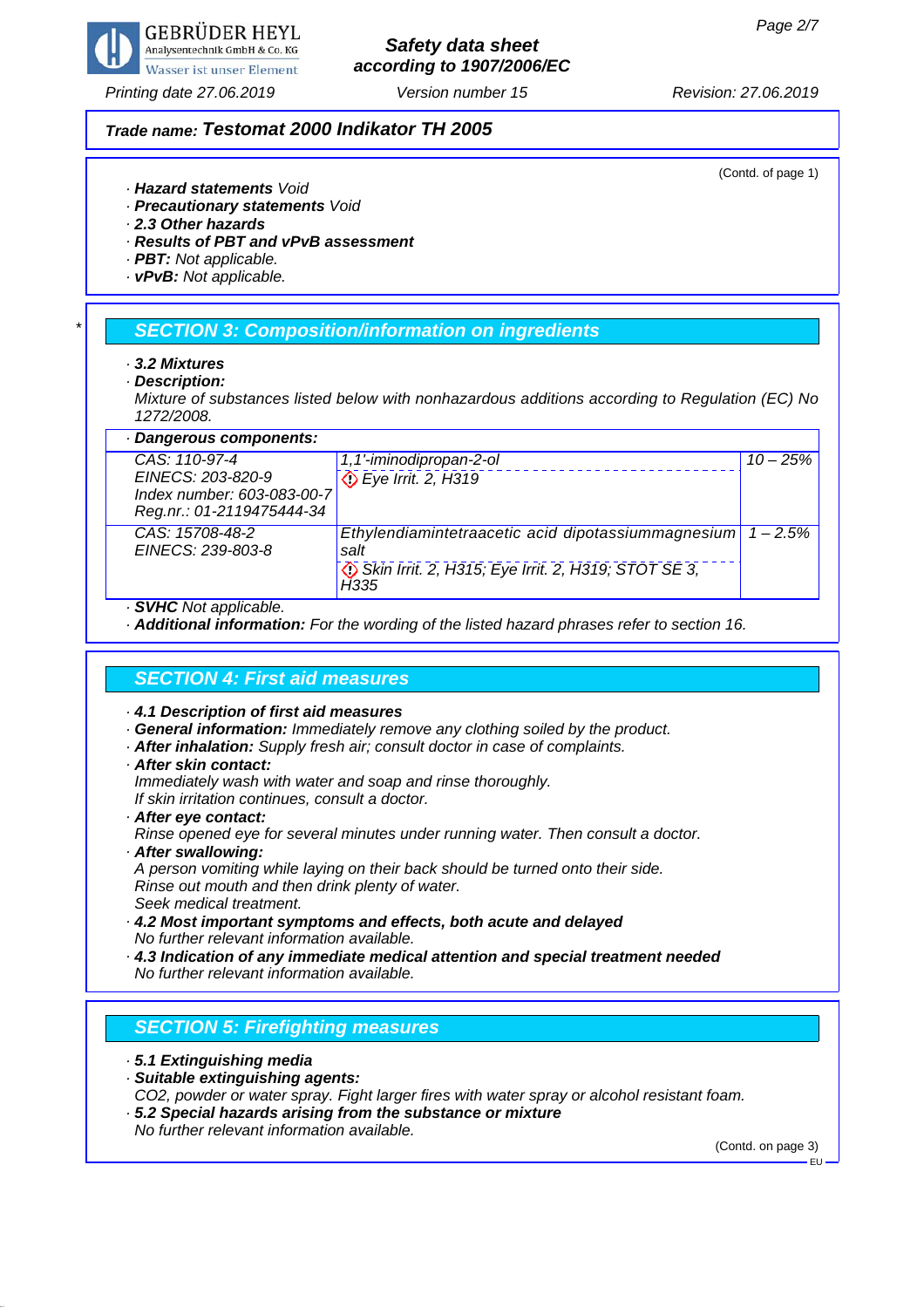

# *Safety data sheet according to 1907/2006/EC*

(Contd. of page 2)

## *Trade name: Testomat 2000 Indikator TH 2005*

### *· 5.3 Advice for firefighters*

*· Protective equipment: Wear self-contained respiratory protective device.*

## *SECTION 6: Accidental release measures*

- *· 6.1 Personal precautions, protective equipment and emergency procedures Wear personal protection equipment.*
- *· 6.2 Environmental precautions: Do not allow to enter sewers/ surface or ground water.*

*· 6.3 Methods and material for containment and cleaning up: Absorb with liquid-binding material (sand, diatomite, acid binders, universal binders, sawdust). Dispose of the material collected according to regulations. Clean the affected area carefully; suitable cleaners are: Warm water*

*· 6.4 Reference to other sections See Section 7 for information on safe handling. See Section 8 for information on personal protection equipment. See Section 13 for disposal information.*

## *SECTION 7: Handling and storage*

*· 7.1 Precautions for safe handling Ensure good ventilation/exhaustion at the workplace. Prevent formation of aerosols.*

*· Information about fire - and explosion protection: No special measures required.*

#### *· 7.2 Conditions for safe storage, including any incompatibilities*

*· Storage:*

- *· Requirements to be met by storerooms and receptacles: Store only in the original receptacle.*
- *· Information about storage in one common storage facility: Store away from foodstuffs.*
- *· Further information about storage conditions:*

*Keep container tightly sealed.*

*Protect from heat and direct sunlight.*

*Store receptacle in a well ventilated area.*

*· Recommended storage temperature: 15 - 25 °C*

*· 7.3 Specific end use(s) No further relevant information available.*

## *\* SECTION 8: Exposure controls/personal protection*

*· Additional information about design of technical facilities: No further data; see item 7.*

- *· 8.1 Control parameters*
- *· Ingredients with limit values that require monitoring at the workplace:*

*The product does not contain any relevant quantities of materials with critical values that have to be monitored at the workplace.*

- *· Additional information: The lists valid during the making were used as basis.*
- *· 8.2 Exposure controls*
- *· Personal protective equipment:*
- *· General protective and hygienic measures:*

*The usual precautionary measures are to be adhered to when handling chemicals. Keep away from foodstuffs, beverages and feed. Immediately remove all soiled and contaminated clothing Wash hands before breaks and at the end of work. Avoid contact with the eyes and skin. Do not eat, drink, smoke or sniff while working.*

(Contd. on page 4)

EU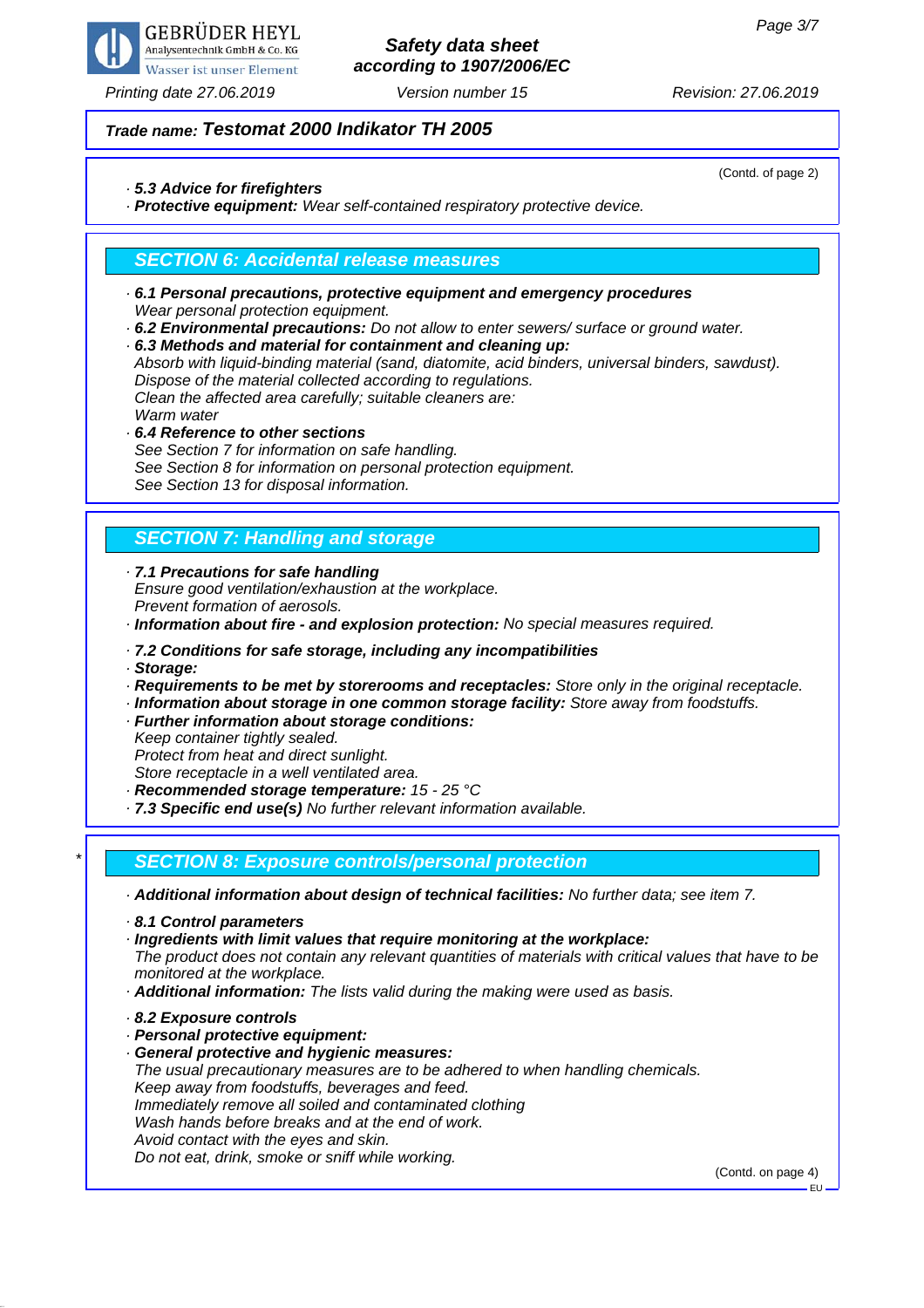

## *Safety data sheet according to 1907/2006/EC*

## *Trade name: Testomat 2000 Indikator TH 2005*

(Contd. of page 3) *· Respiratory protection: Use suitable respiratory protective device when aerosol or mist is formed. Filter: Type A · Protection of hands: Protective gloves Wear gloves according to EN 374. The glove material has to be impermeable and resistant to the product/ the substance/ the preparation. Selection of the glove material on consideration of the penetration times, rates of diffusion and the degradation Check protective gloves prior to each use for their proper condition. Preventive skin protection by use of skin-protecting agents is recommended. After use of gloves apply skin-cleaning agents and skin cosmetics. · Material of gloves The selection of the suitable gloves does not only depend on the material, but also on further marks of quality and varies from manufacturer to manufacturer. · Penetration time of glove material The exact break through time has to be found out by the manufacturer of the protective gloves and has to be observed. · For the permanent contact gloves made of the following materials are suitable: Nitrile rubber, NBR Recommended thickness of the material: 0.4 mm Value for the permeation: Level = 6 (> 480 min) · As protection from splashes gloves made of the following materials are suitable: Nitrile rubber, NBR Recommended thickness of the material: 0.12 mm Value for the permeation: Level = 2 (> 30 min) · Eye protection:*



*Tightly sealed goggles according to EN 166*

*· Body protection: Protective work clothing*

| . 9.1 Information on basic physical and chemical properties<br><b>General Information</b> |                 |  |
|-------------------------------------------------------------------------------------------|-----------------|--|
| · Appearance:                                                                             |                 |  |
| Form:                                                                                     | Fluid           |  |
| Colour:                                                                                   | Green           |  |
| · Odour:                                                                                  | Characteristic  |  |
| · Odour threshold:                                                                        | Not determined. |  |
| $\cdot$ pH-value (100 g/l) at 20 °C:                                                      | 10.8            |  |
| Change in condition                                                                       |                 |  |
| <b>Melting point/freezing point:</b>                                                      | Undetermined.   |  |
| Initial boiling point and boiling range: Undetermined.                                    |                 |  |
| · Flash point:                                                                            | Undetermined.   |  |
| · Flammability (solid, gas):                                                              | Not applicable. |  |
| · Ignition temperature:                                                                   | Not determined. |  |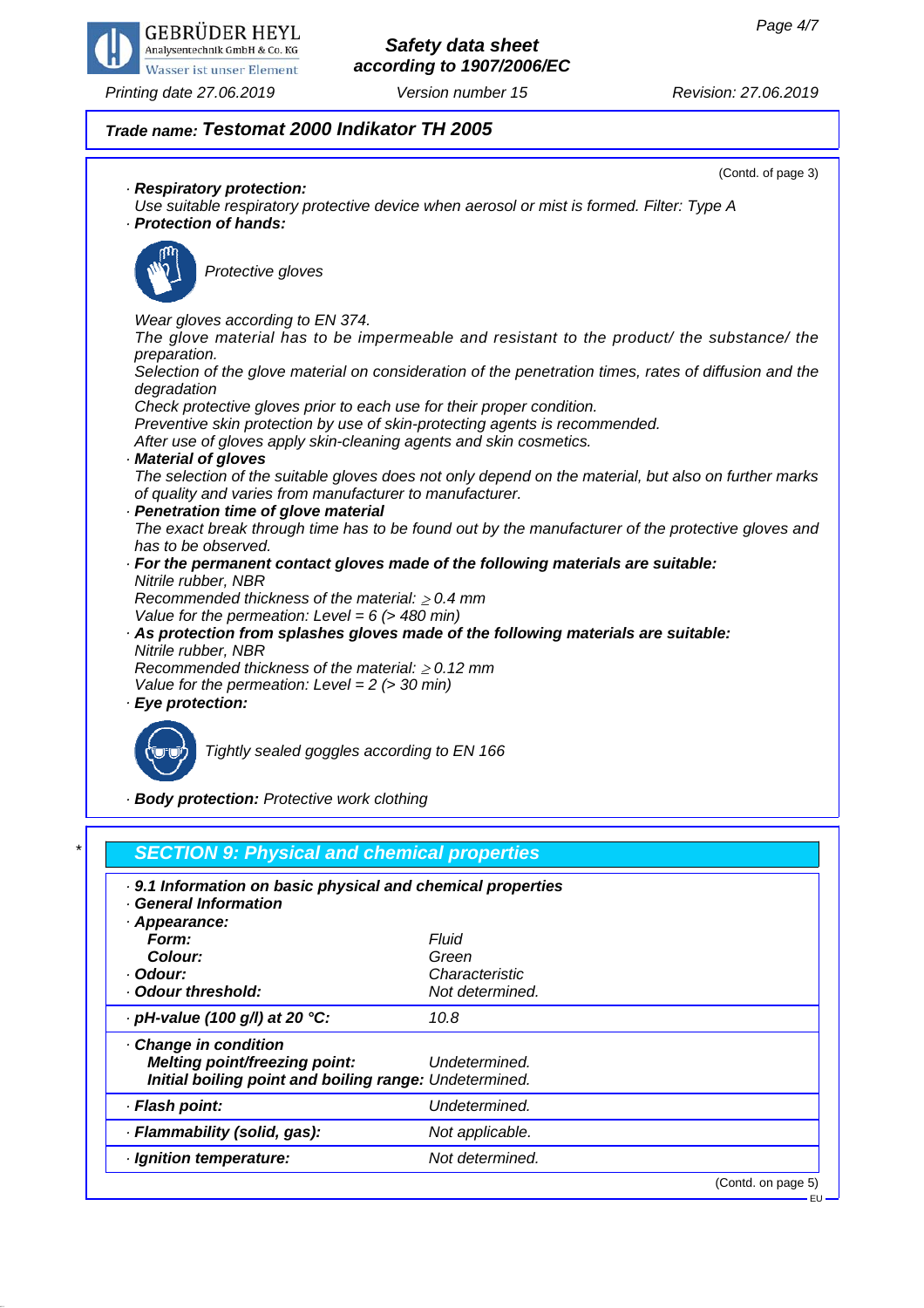

## *Safety data sheet according to 1907/2006/EC*

*Printing date 27.06.2019 Revision: 27.06.2019 Version number 15*

## *Trade name: Testomat 2000 Indikator TH 2005*

|                                           | (Contd. of page 4)                            |
|-------------------------------------------|-----------------------------------------------|
| Decomposition temperature:                | Not determined.                               |
| · Auto-ignition temperature:              | Product is not selfigniting.                  |
| · Explosive properties:                   | Product does not present an explosion hazard. |
| · Explosion limits:                       |                                               |
| Lower:                                    | Not determined.                               |
| <b>Upper:</b>                             | Not determined.                               |
| · Vapour pressure:                        | Not determined.                               |
| ⋅ Density at 20 °C:                       | $1.11$ g/cm <sup>3</sup>                      |
| · Relative density                        | Not determined.                               |
| · Vapour density                          | Not determined.                               |
| <b>Evaporation rate</b>                   | Not determined.                               |
| · Solubility in / Miscibility with        |                                               |
| water:                                    | Fully miscible.                               |
| · Partition coefficient: n-octanol/water: | Not determined.                               |
| · Viscosity:                              |                                               |
| Dynamic:                                  | Not determined.                               |
| <b>Kinematic:</b>                         | Not determined.                               |
| · 9.2 Other information                   | No further relevant information available.    |

## *SECTION 10: Stability and reactivity*

*· 10.1 Reactivity No further relevant information available.*

*· 10.2 Chemical stability*

*· Thermal decomposition / conditions to be avoided:*

*Exothermic neutralisation reaction with acids.*

*Under certain conditions possible formation of nitrosamines in the presence of nitrites or reagents causing nitrosation.*

- *· 10.3 Possibility of hazardous reactions No dangerous reactions known.*
- *· 10.4 Conditions to avoid No further relevant information available.*
- *· 10.5 Incompatible materials:*

*Acids, nitrites, reagents causing nitrosation.*

*Do not use tools made of aluminium or copper or their alloys.*

*· 10.6 Hazardous decomposition products: Nitrogen oxides*

## *\* SECTION 11: Toxicological information*

#### *· 11.1 Information on toxicological effects*

*· Acute toxicity Based on available data, the classification criteria are not met.*

#### *· LD/LC50 values relevant for classification:*

*CAS: 110-97-4 1,1'-iminodipropan-2-ol*

*Oral LD50 4,770 mg/kg (rat)*

*Dermal LD50 > 8,000 mg/kg (rabbit)*

*CAS: 15708-48-2 Ethylendiamintetraacetic acid dipotassiummagnesium salt*

*Oral LD50 > 2,000 mg/kg (rat)*

*· Primary irritant effect:*

*· Skin corrosion/irritation Based on available data, the classification criteria are not met.*

*· Serious eye damage/irritation*

*Causes serious eye irritation.*

(Contd. on page 6)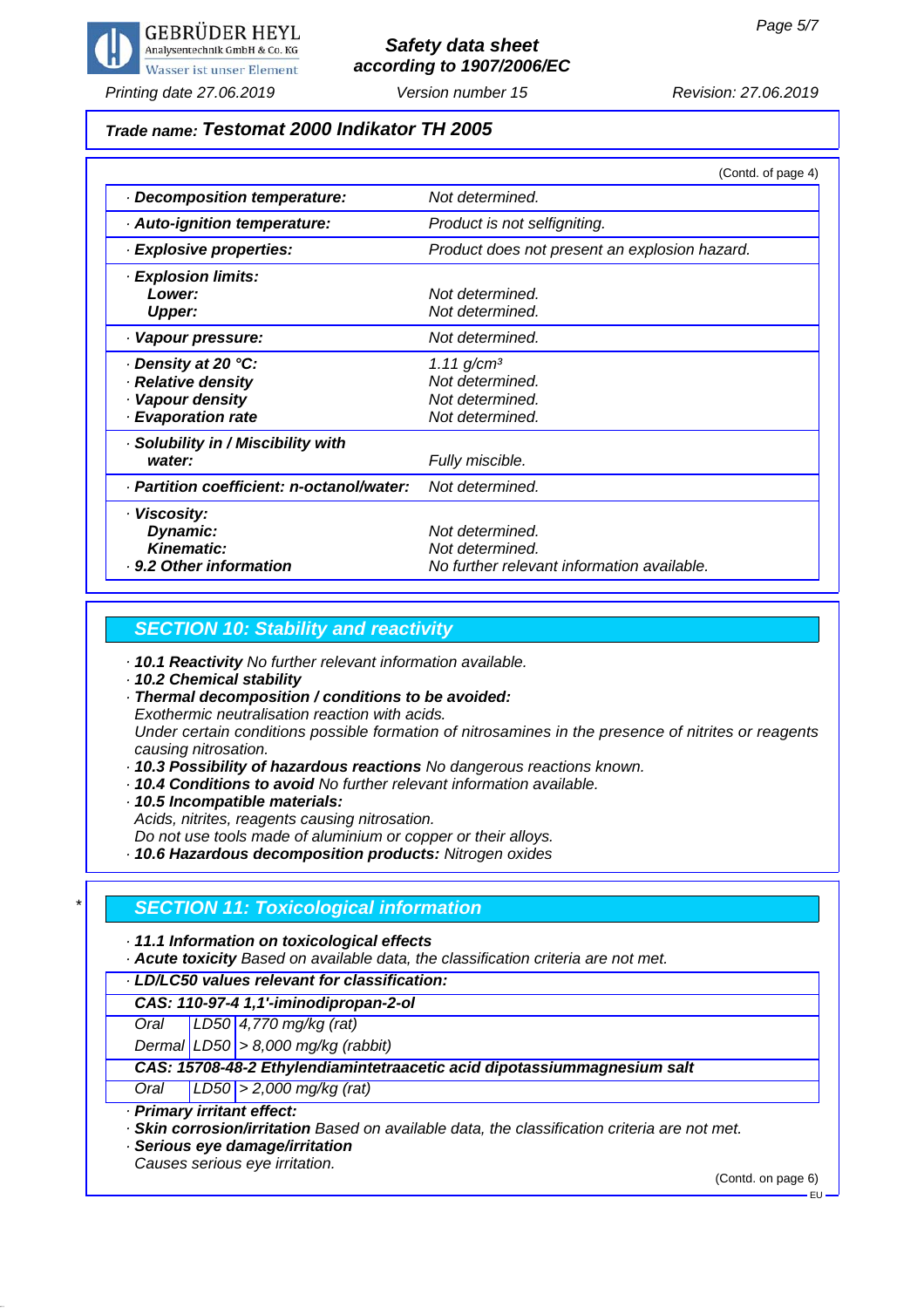

## *Safety data sheet according to 1907/2006/EC*

*Printing date 27.06.2019 Revision: 27.06.2019 Version number 15*

### *Trade name: Testomat 2000 Indikator TH 2005*

(Contd. of page 5)

- *· Respiratory or skin sensitisation Based on available data, the classification criteria are not met.*
- *· CMR effects (carcinogenity, mutagenicity and toxicity for reproduction)*
- *· Germ cell mutagenicity Based on available data, the classification criteria are not met.*
- *· Carcinogenicity Based on available data, the classification criteria are not met.*
- *· Reproductive toxicity Based on available data, the classification criteria are not met. · STOT-single exposure Based on available data, the classification criteria are not met.*
- *· STOT-repeated exposure Based on available data, the classification criteria are not met.*
- *· Aspiration hazard Based on available data, the classification criteria are not met.*

#### *SECTION 12: Ecological information*

*· 12.1 Toxicity*

- *· Aquatic toxicity: No further relevant information available.*
- *· 12.2 Persistence and degradability No further relevant information available.*
- *· 12.3 Bioaccumulative potential No further relevant information available.*
- *· 12.4 Mobility in soil No further relevant information available.*
- *· Additional ecological information:*

*· General notes:*

*Water hazard class 1 (German Regulation) (Self-assessment): slightly hazardous for water Do not allow undiluted product or large quantities of it to reach ground water, water course or sewage system.*

- *· 12.5 Results of PBT and vPvB assessment*
- *· PBT: Not applicable.*
- *· vPvB: Not applicable.*
- *· 12.6 Other adverse effects No further relevant information available.*

### *SECTION 13: Disposal considerations*

*· 13.1 Waste treatment methods*

*· Recommendation*

*Must not be disposed together with household garbage. Do not allow product to reach sewage system.*

*Disposal must be made according to official regulations.*

- *· Uncleaned packaging:*
- *· Recommendation:*

*Packagings that may not be cleansed are to be disposed of in the same manner as the product. Disposal must be made according to official regulations.*

*· Recommended cleansing agents: Water, if necessary together with cleansing agents.*

| $\cdot$ 14.1 UN-Number            |      |  |
|-----------------------------------|------|--|
| · ADR, ADN, IMDG, IATA            | Void |  |
| · 14.2 UN proper shipping name    |      |  |
| · ADR, ADN, IMDG, IATA            | Void |  |
| · 14.3 Transport hazard class(es) |      |  |
| · ADR, ADN, IMDG, IATA            |      |  |
| · Class                           | Void |  |
| · 14.4 Packing group              |      |  |
| · ADR, IMDG, IATA                 | Void |  |